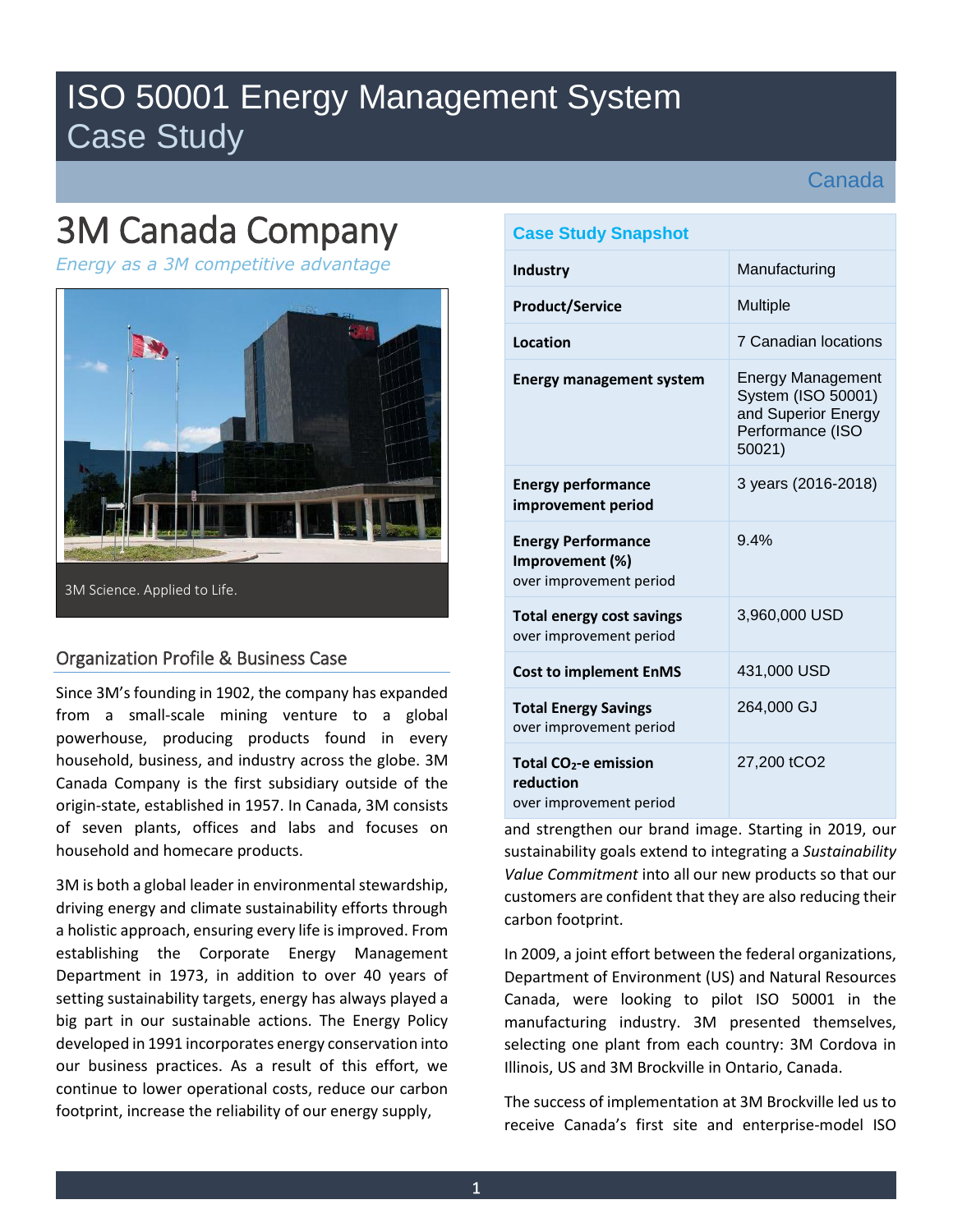50001 and Superior Energy Performance (SEP), a thirdparty audited certification. We were certified by the Canadian Welding Bureau and the ANSI National Accreditation. The continuous support provided by the federal, provincial and local utility companies through incentives, tools and recourses have immensely helped us reach our goals today.

In 2014, 3M developed the new company sustainability goals in accordance with the United Nations Development Goals. There are 15 goals categorized under Raw Materials, Water, Climate & Energy, Health & Safety, and Education & Development. Every year, we publish an annual sustainability report that celebrates our progress and successes towards each of the goals.



*Figure 1: Corporate Sustainability Goals for Climate and Energy*

Our corporate energy target is derived from the Climate & Energy sustainability goals (Figure 2); to improve energy performance by 3% annually from our 2015 baseline and applies to each global facility.

*"Implementing ISO 50001 and Superior Energy Performance has provided measurable results and raised the visibility of the energy program at 3M."*

— Steve Schultz, Corporate Energy Manager, 3M

#### Business Benefits

The seven ISO 50001 certified 3M facilities in Canada improved their energy performance by 9.4% between 2015 to 2018, achieving the corporate target of 9%.

**Cost Estimate –** Through learned experiences and adopted metering technologies, the implementation process for the EnMS has been quicker and more cost effective. For our first certification, it took 18 months for implementation whereas now, it takes us 6 months without additional resources. Recertification happens in 3 years and only requires an external audit and 10% of the internal resources used during implementation. Figure 2 describes the costs associated through Year 1 to 3, from initial certification to recertification, cumulative of all our seven sites. It is important to note that costs drastically vary depending on the size and type (plant vs. labs) of the site. The enterprise-wide certification yielded in up to 77% reduced spending for 3<sup>rd</sup> party auditing and certification.



*Figure 2: Cost breakdown of 3M Canada's energy management system over the first 3 years of implementation.* 

**Other Benefits –** The EnMS system also provides benefits that extend beyond monetary gain. As stated within 3M's Energy Policy, all employees are encouraged to take part in continuous energy improvement activities. ISO 50001 and SEP provides a structured platform to make this possible. Additionally, our customers value and commend our commitment to sustainability, improving customer satisfaction and brand image.



*Figure 3: Enterprise Models for ISO 50001 (total 30 sites certified).*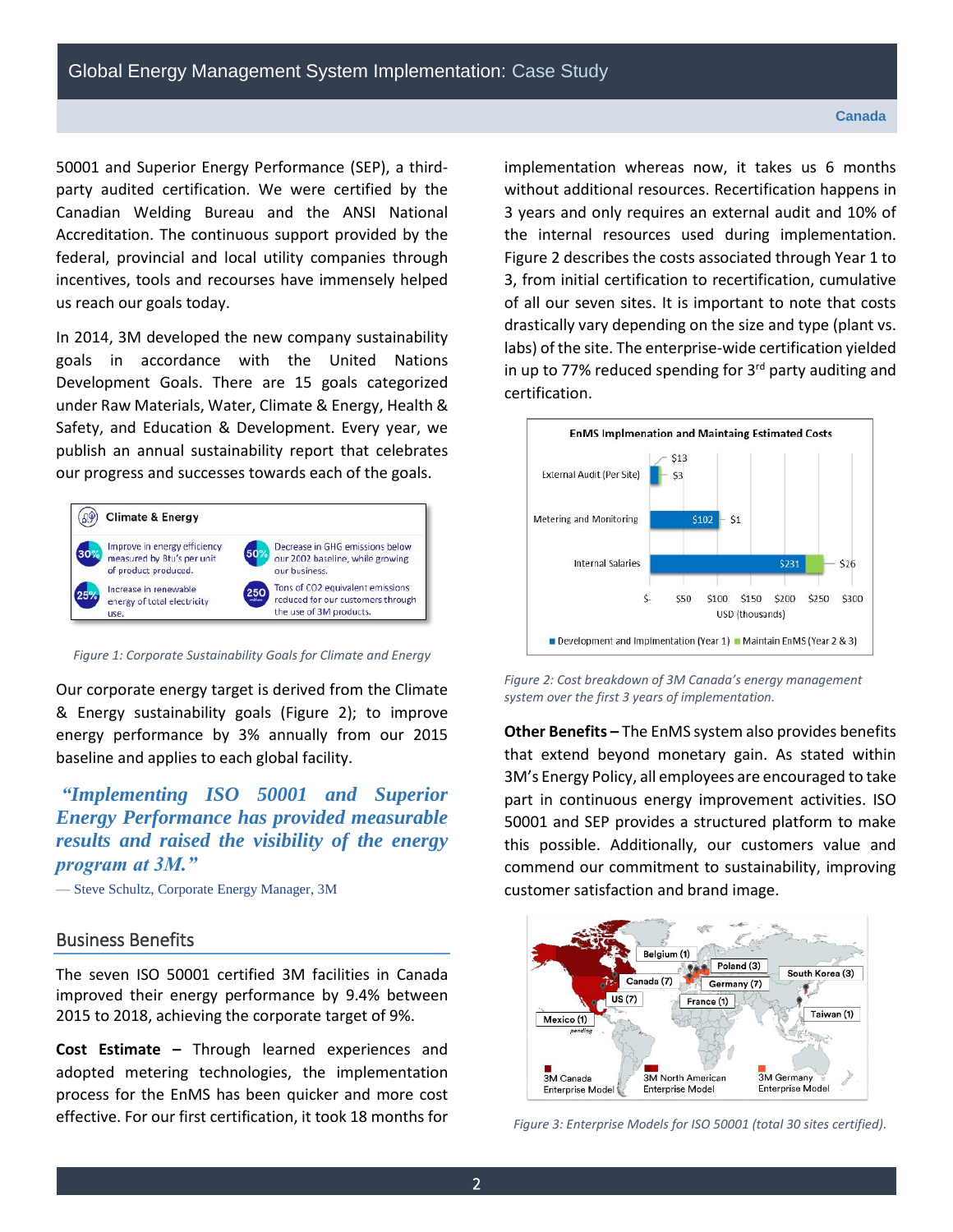#### **Canada**

**Enterprise Advantage –** Our focus is to develop a global enterprise model for 3M in the future. Currently, there are three ISO 50001/SEP enterprise models: 3M Canada, 3M (US) and 3M Germany (Figure 3). We are in the works of establishing a North-American enterprise-model that includes the US, Canada and Mexico. 11 additional sites are to be certified next world-wide, including 3M Center headquarters and 6 other US sites, 3M Canada headquarters, 2 sites in Singapore, and one plant in Mexico. With the US sites, we will be utilizing the DOE tool, 50001 Ready as well as utility company incentives to prepare for the ISO 50001 certification audits.

The benefits of our enterprise-model are clear to us:

- Commitment from Senior-Executive Management
- Centralized system for common documents
- Conduct external audits for sampled sites only
- Knowledge shared effectively amongst sites (reduced cost, time and resources)
- Common energy efficiency guidelines for design and procurement

*"[International standards like ISO 50001](https://www.energy.gov/eere/amo/iso-50001-frequently-asked-questions#What_is_the_value_of_ISO_50001?utm_source=ScienceCentre&utm_medium=Article&utm_campaign=_EN_10_2018_ISSO) provide a consistent best practice for designing, implementing, measuring, and optimizing your energy management process.."* —Andrew Hejnar, Energy Manger, 3M Canada

### Plan

In early 2000, an energy management system modelled by Georgia Institute of Technology was deployed across 3M sites around the globe. The model included a dedicated corporate energy team coordinating with local energy champions at each facility. Together, they provided awareness training, reward programs, and resources for energy-saving projects, instilling an energyconscious culture at 3M. At the end of the year, facilities who have met the corporate goals would be recognized with a 3M Global Energy Award. The existing structures became the backbone for ISO 50001 and instituted a rigid energy management system recognized internationally.

Establishing local cross-functional energy teams and third-party resources propelled the implementation process. Metering and monitoring of energy consumption was identified to be a lacking resource, thus, meters for energy sources for each equipment were added along with a human-machine interface software program to view the live data. Metering data identifies significant energy users, inefficient processes, and plant loads. This can be used to operational control, optimization projects and equipment upgrades. For example, in one of our plants creating weekend shutdown checklists realized a reduction in energy use to 5.7% of the peak load, translating to \$264,000 USD of energy cost savings for the first year. These impressive numbers in energy savings within each plant fortified Top Management support for energy management.

Once there are identified projects and opportunities for improvement in our energy hopper, we evaluate for feasibility. A project selection scorecard that assesses costs, energy impact, safety and risks, is used to justify projects. Projects must score 25 of the available 42 points. Resources for implementation upon selection are allocated by local facilities. Local utilities and other incentive programs reduces the simple payback period for the facility. Should the energy-related project meet the cost-benefit requirements of the Corporate Sustainability Fund, 3M is able to provide additional support and resources.

From the beginnings of energy management, three things have stayed true to help us achieve our targets:

- 1. Metering and targeting allows energy to be visible, provides real-time energy information for operating personnel, and pinpoints the areas to focus on.
- 2. Upgrading to energy-efficient technologies for equipment and processes gives an inherent advantage in saving energy.
- 3. People are the catalysts to making progress in energy. Our employees who are aware of the energy use around them are motivated to act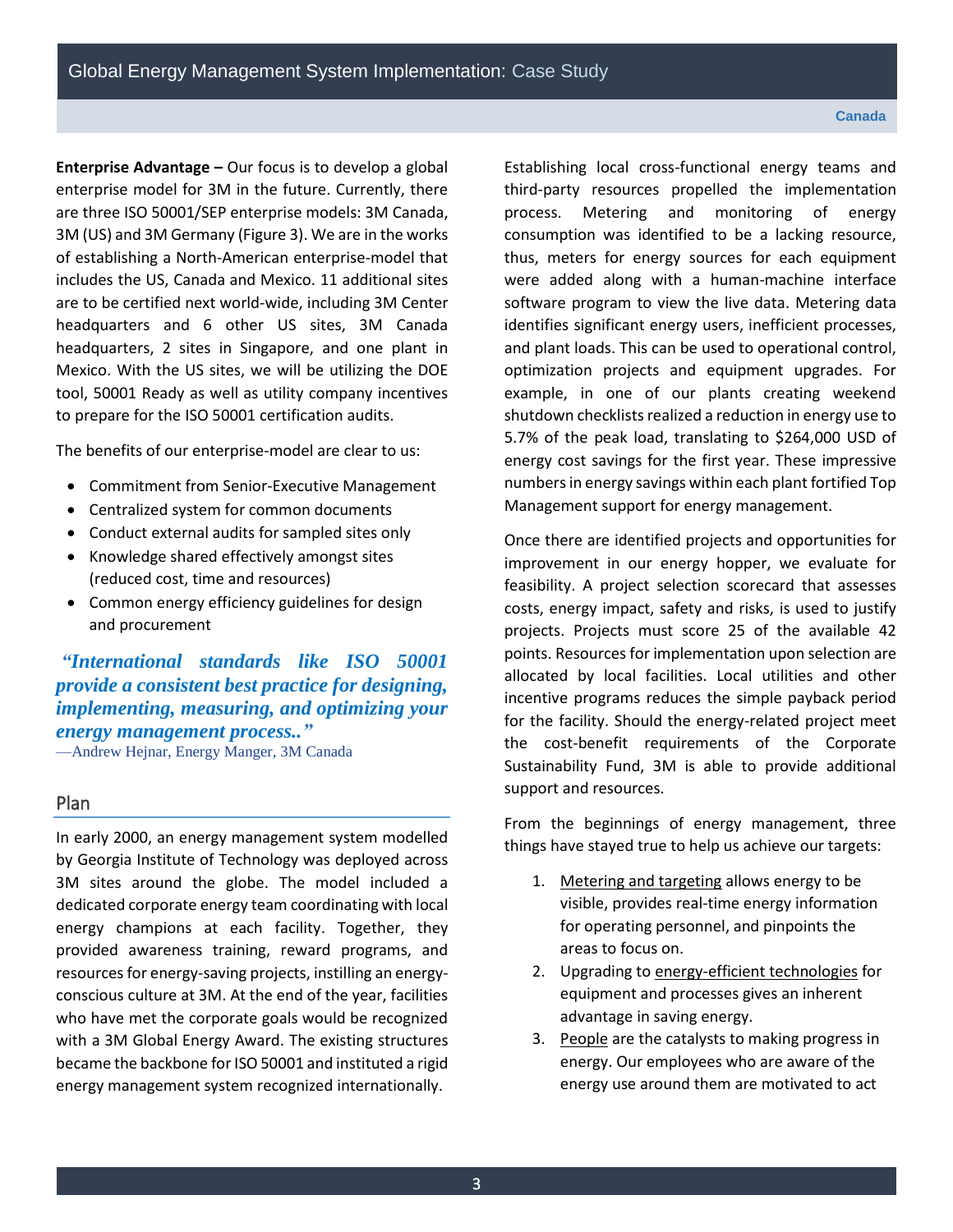#### Do, Check, Act

Building channels for sharing information and maintain consistent communication ensures that we achieve our corporate sustainability goals. 3M has maintained equal or similar processes and systems for energy management between all our sites.

**The Energy Teams** – Forming a concrete structure to involve, top management, facility management, and all employees allowed us to coordinate implementation. Figure 4 outlines the key teams involved.

3M reviews its Strategic Energy Management Plan annually to prioritize programs and meet global goals. The plan uses input from stakeholders, including executive management, manufacturing directors, plant managers, and employees. Goals of the plan include to continually improve results, leverage engineering expertise and advances, drive facility-level efficiency improvements, and maintain top management support.



*Figure 4: Hierarchical Representation of Energy Management Teams* 

**Energy Performance Derivation and Validation** – 3M measures energy performance utilizing three key factors: measured energy use normalized for weather, production and/or occupancy, energy savings from energy projects implemented, and the effectiveness of the EnMS. These factors are included on the energy dashboard for each facility and are part of each facility's management review.

Our baseline year for energy modelling is 2015 with a timeframe of 1 year. The current reporting period is from 2016 to 2018. The modelling software tools provide a top-down verification, while a bottom-up approach is to tabulate savings through completion of action plans and projects. SEP Measurement and Verification Protocol and IPMVP international standard is used to ensure performance has been improved. The effectiveness of the EnMS is measured using an energy program effectiveness survey completed annually by each facility energy team and is substantiated through the supporting ISO certifications. We institutionalize continual improvement in energy management by scheduling "checkpoints" for milestones reached. The EnMS is evaluated during top management reviews, internal audits, quarterly corporate reporting, and monthly team meetings.

**Projects and Actions** – Most of our energy savings were achieved by performing studies and executing relevant projects. Some examples include:

- Lighting retrofit upgrades to metal halide and highpressure sodium lights
- Compressor and HVAC equipment optimization plan: upgraded existing infrastructure to energyefficient technologies
- Installing co-generation systems such as Combined Heat & Power units (Canada, US, Poland)
- Improving the building envelope
- Improve utilization of energy in manufacturing processes
- DC to AC motor conversions and drive upgrades
- Establishing sources for renewable energy (one of the largest solar power systems in Singapore)

**Operational Control – Documentation systems such as** Corrective Action/Preventative Action (CAPA), the EnMS manual, SharePoint (common online platform), and Standard Operating Procedures (SOP) and associated checklists that guide our energy program with continuous improvement in mind. We strive to induce engineering and administrative controls in addition to energy projects. Examples include ensuring preventative maintenance is compliant for significant energy users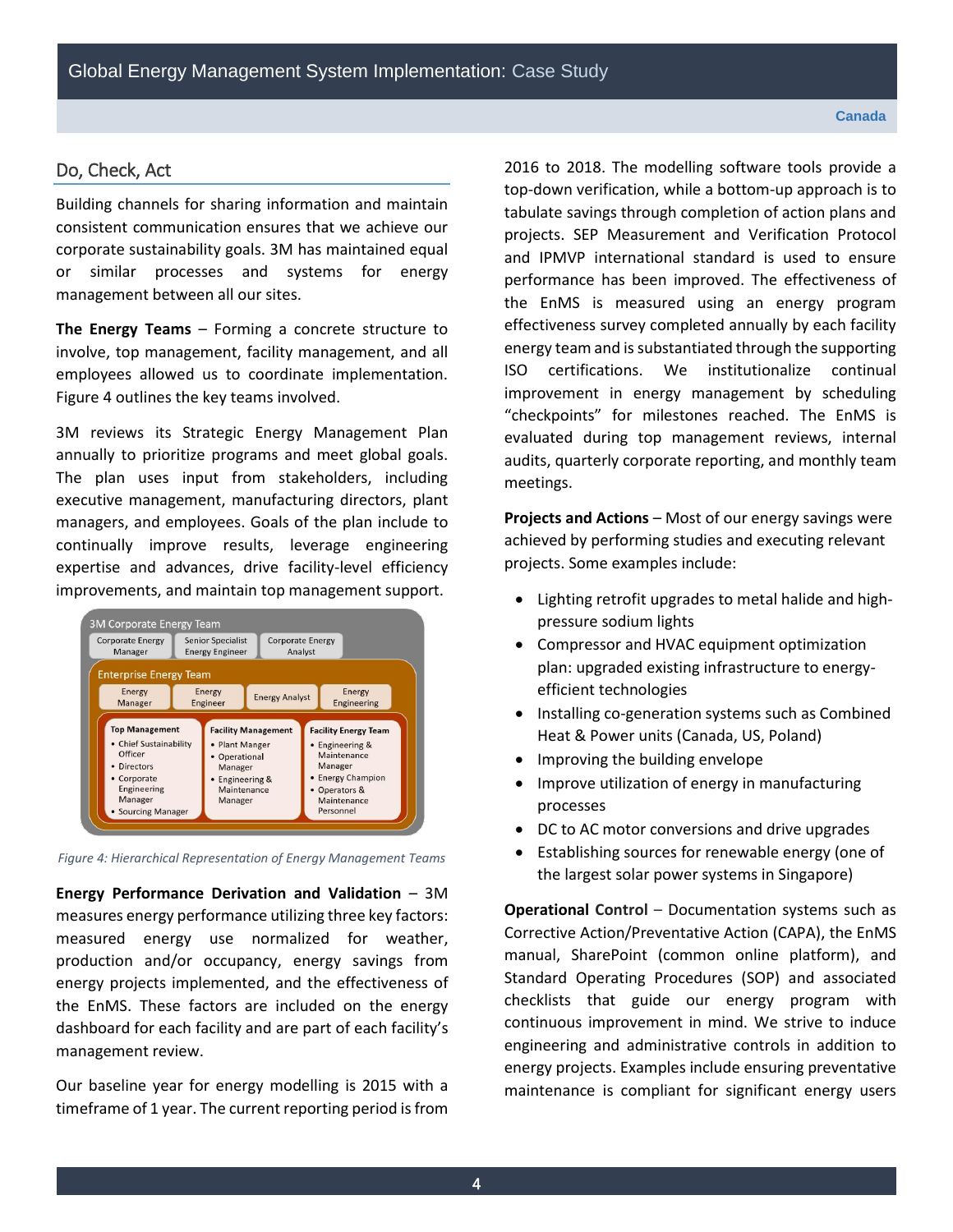(equipment) and establishing 12hr, 24hr and 48hr shutdown checklists for trained personnel.

**Communication** – Our sites utilize a plethora of avenues to motivate employees, increase awareness and promote engagement. At each facility, there is an employee suggestion system, on-site energy boards, informational cards held within badges, layered process audits, poster campaigns, energy improvement tags, energy treasure hunts, comic-style quarterly energy newsletters, annual Earth Day celebrations, energy fairs, and lunch-n-learn activities. We provide energy and ISO 50001/SEP awareness training for new employees and site visitors, and refresher training is available for existing employees every two years. Furthermore, the Corporate Energy Team provides online webinars, quarterly newsletters, and energy dashboards to show progress towards our corporate energy goals.

**Procurement** – Consideration for energy has been integrated in our procurement and sourcing activities. The revised sourcing standard stipulates that 3M Canada is committed to increasing energy and resource efficiency in manufacturing and supply chain. For example, new equipment is required to have metering installed when energy use is expected to exceed thresholds outlined in Figure 5. It is also communicated to our suppliers – available for review on the 3M Supplier Direct website.

| <b>Utility</b>       | <b>Threshold Criteria</b> |
|----------------------|---------------------------|
| <b>Chilled Water</b> | > 50 TONS                 |
| Compressed Air       | > 75 SCFM                 |
| Natural Gas / LP     | 400 MBtu / hr             |
| Electrical           | 35 kW                     |
| Steam                | 900 lbs / hr              |

*Figure 5: Threshold requirements for energy metering* 

**Tools & Resources** – It was of benefit to leverage existing corporate tools and resources; including legacy of corporate leadership in sustainability, Management of Change (MOC) processes, ISO 9001 and ISO 14001 systems, and our corporate energy data and project databases. A global enterprise-wide SharePoint system was developed to house the EnMS tools & resources,

providing easy access and document control. Each site utilizes the components of the system as needed to integrate with existing procedures and practices, while meeting the requirements of the standard. The following tools and databases have been key in the development of our EnMS: Energy Review and Planning Tool (ERPT), RETScreen Expert platform, Energy Performance Indicator (EnPI) tool, Site Energy Data System (SEDS, Figure 6), and Energy Cost Reduction Projects (ECRP).



#### **3M** Energy Management

- 3M Energy Management Target Goals
	- 3% reduction in energy use (BTU) per pound of product produced
	- 3% reduction in energy use (BTO) per pound or product product<br>85% score on the Plant Energy Program Effectiveness Rating<br>Projects delivered equal to 3% of 2010 energy dollars spent

*Figure 6: Site Energy Data System (SEDS) is unique to 3M and stores energy data for each 3M location globally.* 

*"The enterprise-wide approach has enabled us to learn from the other participating locations and to leverage best practices. Implementation does take management commitment of resources, but the payback in the end is well worth the effort."*

— Robin Higgs, 3M Manufacturing Director, Film and Material Resources Division

#### **Transparency**

Our Energy Policy is proudly presented at the entrance of our buildings, alongside Quality, Health and Safety, and Environmental policies. It is further communicated during energy team meetings and training packages. As well, our annual sustainability reports are publicly available online.

Our public presence is represented though the numerous awards and organization we have participated in over the year. The following have catalyzed our efforts:

- *Dow Jones Sustainability Index* 3M selected for inclusion for 19 consecutive years
- *Energy Star –* 10-time *Partner of the Year Sustained Excellence* award from 2004-2014